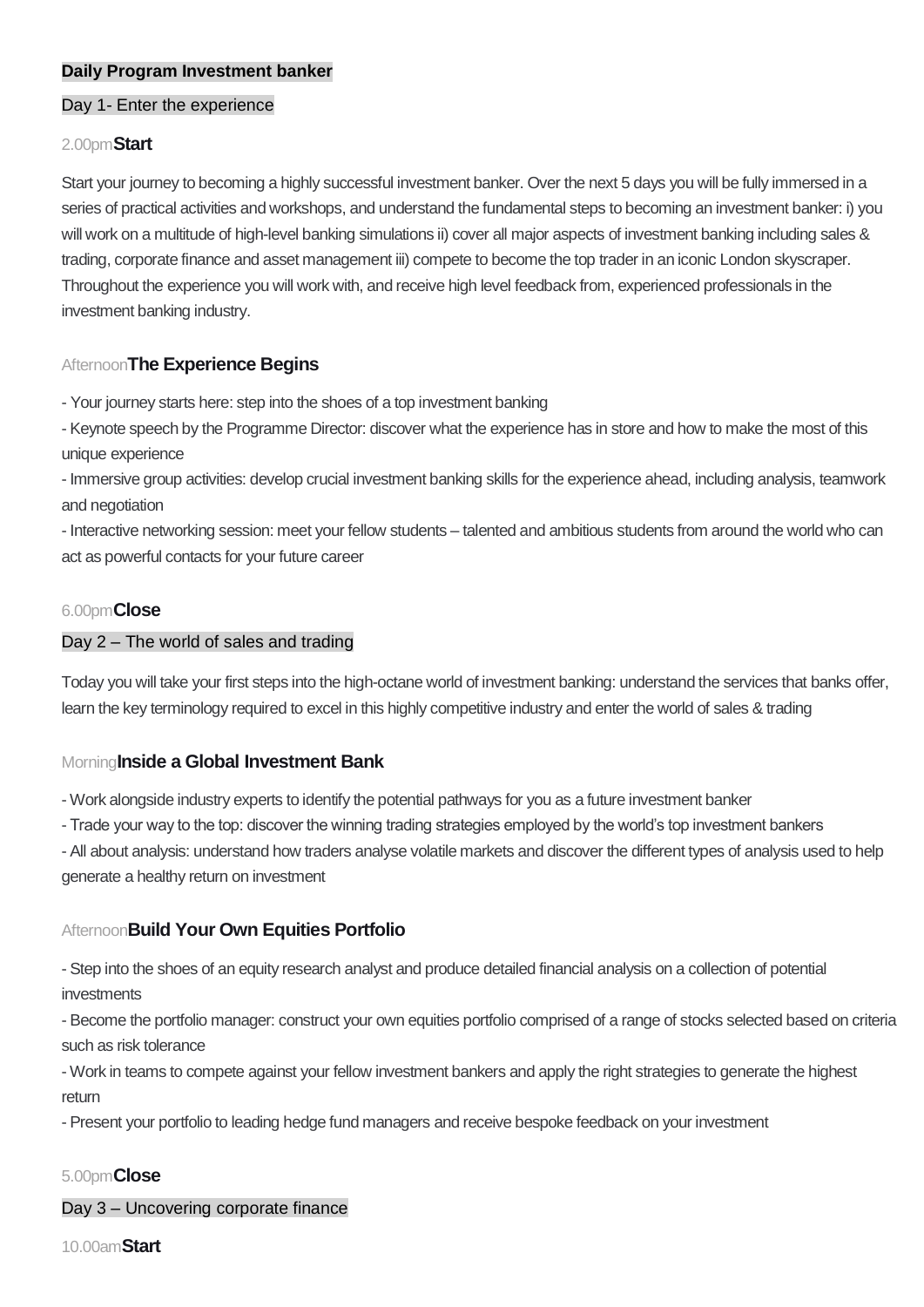With a range of avenues to explore in investment banking, today you will delve into the world of corporate finance as you explore what roles in M&A and capital markets have to offer

# Morning**Valuation and M&A**

- Discover the fast-paced life of an M&A analyst at a global investment bank

- The art of valuation: learn how to calculate the value of any business using fundamental formulae
- Lead effective decision making by analysing, evaluating and interpreting financial statements

- Enter a live deal: become a real-life investment banker as you compete to win a multi-million-pound merger and respond to live updates from your client as the pressure mounts

# Afternoon**Capital Markets and Panel Q&A**

- Capital markets: uncover the area of an investment bank that works to raise capital by dealing in shares, bonds and other investments

- Work alongside senior capital markets professionals as you explore the exhilarating, high-powered world of IPOs

- What is ESG? Discover the future of responsible investment as you investigate the three central factors that are used to measure the sustainability and societal impact of investment in a business

- Attend a private networking event and panel Q&A made up of high-ranking investment banking professionals and have your burning questions answered

## 5.00pm**Close**

## Day 4 – Step into the shoes of an asset manager

### 10.00am**Start**

Now you have experienced what life in a front-office role at bulge-bracket investment bank has to offer, it is time to explore some of the most lucrative exit opportunities within asset management

# Morning**Asset Management Simulation**

- The world of a hedge fund: demystify the lucrative hedge fund industry as you rub shoulders with senior asset management professionals

- Gain insider access to a state-of-the-art asset management simulation that is currently used by top 10 global investment banks to recruit their traders

- Compete against your peers as you expertly manage a live portfolio of global FX, commodity, equity and bond markets

- Discuss high-level trading strategies with senior portfolio managers and acquire exclusive industry knowledge to help you excel in your financial career

# Afternoon**Delve Into Private Equity**

- Pursuing Private Equity: discover what it takes to climb the investment banking career ladder and land a role in one of the most desirable areas of business and finance

- Learn the standout strategies and techniques required to excel in the prestigious realm of Private Equity
- Develop your entrepreneurial flair and powers of negotiation as you tackle a thrilling Private Equity case study
- Network with seasoned Asset Management professionals and discover their secrets to becoming a rainmaker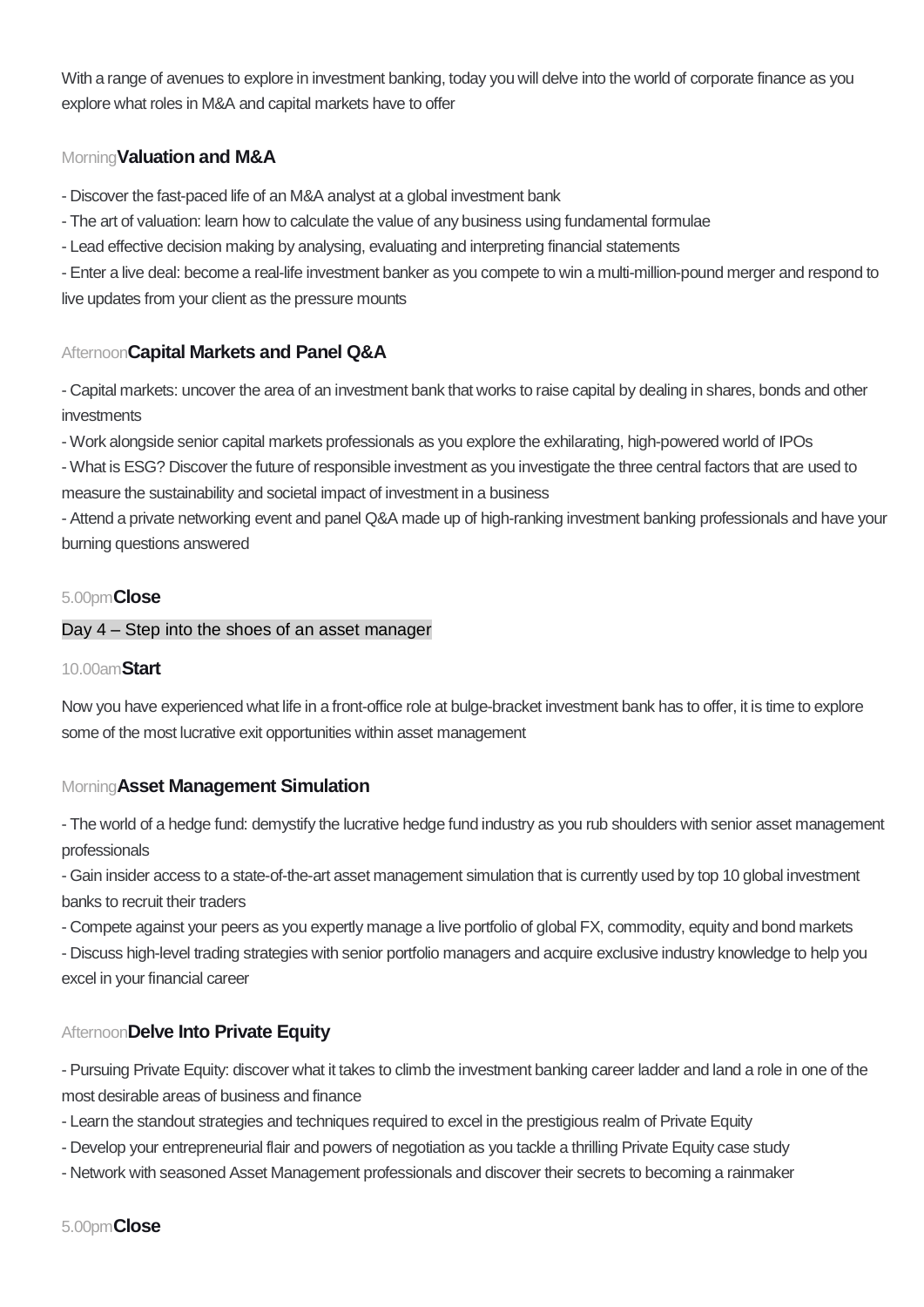# Day 5 – Enter the trading floor

## 10.00am**Start**

The pressure is on: it is time to put the skills you have learnt over the past few days to the test as you participate in a live trading competition

# Morning**The InvestIN Live Trading Competition**

- Experience first-hand the thrill and excitement of the trading floor as you are fully immersed in the world of investment banking

- Compete against your fellow students and trade the stock market live in an iconic London skyscraper

- Put the trading strategies and analysis you learnt on day 2 into practice as you race against time to navigate the market and generate a profit

- Receive bespoke, personalised feedback on your performance from traders who work for the world's leading investment banks

# Afternoon**Career Coaching: How to Become a Top Banker**

- Your path to success: understanding the key decisions ahead and how to maximise your chances of success

- Subject choices at A-level/IB/university and more
- Securing work experience, designing impactful CVs/resumes and powerful interview techniques
- Coaching from experienced investment bankers on what you can do now to stand out in the future

# 5.00pm**Close**

### Day  $6 - A$  look to the future

### 10.00am**Start**

Now you have discovered the fundamental aspects of the industry, and the steps you need to take to become a high-flying investment banker, it is time for you to enter the corporate world and: i) experience a range of visits to top financial institutions, ii) take a glimpse into the future of the financial industry with a bespoke coding workshop, iii) explore London's world-famous financial hub: Canary Wharf. Throughout the next five days, you will be working alongside and networking professionals from bulge-bracket investment banks, boutique investment banks and Big Four firms.

Today you will be exploring how emerging technologies are impacting the industry and participating in a bespoke coding workshop that will introduce you to the key programming languages used in investment banking

# Morning**Emerging Technologies**

- The future of the finance: explore how economic shifts and emerging technologies are forcing banks to rethink their operational structures

- Artificial Intelligence, Blockchain and Cybersecurity: explore the up-and-coming technological trends and the impact they are having on the everyday life of investment bankers

- Attend keynote speeches from professionals in the industry and hear their insight into the changing face of finance
- Participate in a live 'Future of Finance forum' and have your questions answered by industry experts

# Afternoon**Coding and Algorithmic Trading**

- The world's top global investment banks are rapidly replacing old school traders with graduates who know how to code: gain a head start on the competition in a bespoke introduction to coding workshop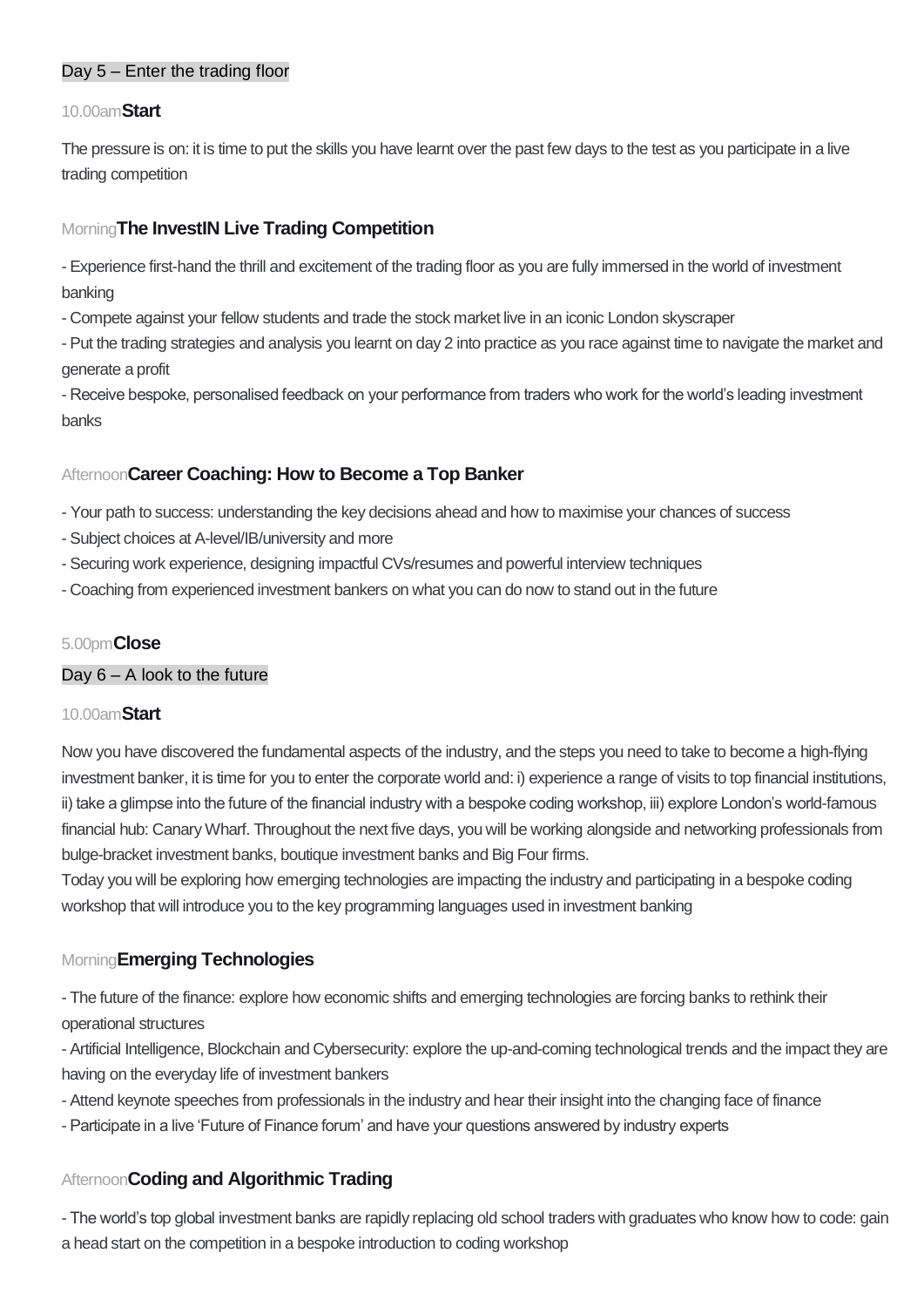- Algorithmic trading: network with traders working in quantitative finance and understand the nature of their role
- Learn the basics of Python for finance and understand how it is used in investment banking and asset management
- Explore some of the other programming languages used by top-10 global investment banks such as Java, C-Sharp and C++

## 5.00pm**Close**

## Day 7 – Experience a big four firm

### 10.00am**Start**

Now you have experienced life at a global investment bank it is time to explore other potential avenues: deal advisory and M&A transactions, alongside other exciting Big Four career opportunities

# Morning**Experiencing the Big Four**

- Understand how the Big Four has come to dominate the financial world and the role the city of London has had in its development

- Experience the inner workings of a Big Four and see where the world's largest financial decisions are made everyday

- Step into the shoes of an investment banker working in M&A for a Big Four firm and discover the multi-million-pound deals they tackle on a daily basis

- Rub shoulders with industry experts and discover the exciting deals they have worked on throughout their career

# Afternoon**Multi-Million Pound Mergers**

- Collaborate with professionals from a variety of industries to tackle a high-profile merger of two luxury fashion brands
- Put the skills you have learnt throughout your experience to the ultimate test as you analyse and evaluate key financial records on the merger of the decade

- The power of negotiation: communicate, innovate, and collaborate with a range of stakeholders to produce the most effective outcome for the luxury fashion brands

- Work alongside industry leading experts who have facilitated some of the most notable deals over the past decade

# 5.00pm**Close**

### Day 8 – The Boutique investment bank

### 10.00am**Start**

You have explored the big names, now it is time to enter the boutique investment bank. Understand how their approaches to deals differ and the employment opportunities on offer

# Morning**Boutique Investment Banks**

- Explore the world of boutique investment banks and the career prospects available beyond the big name, bulge-brackets
- Discover the financial services that boutique banks offer
- Understand the different type of deal experience you can acquire at a boutique and the attractive exit opportunities available
- Network with investment bankers working at a boutique investment bank and have your career-specific questions answered

# Afternoon**A Private Trading Experience: Advanced Trading Strategies**

- Gain private access to a state-of-the-art trading floor in the city
- Build on the skills you have developed throughout the programme and learn advanced trading strategies that will set you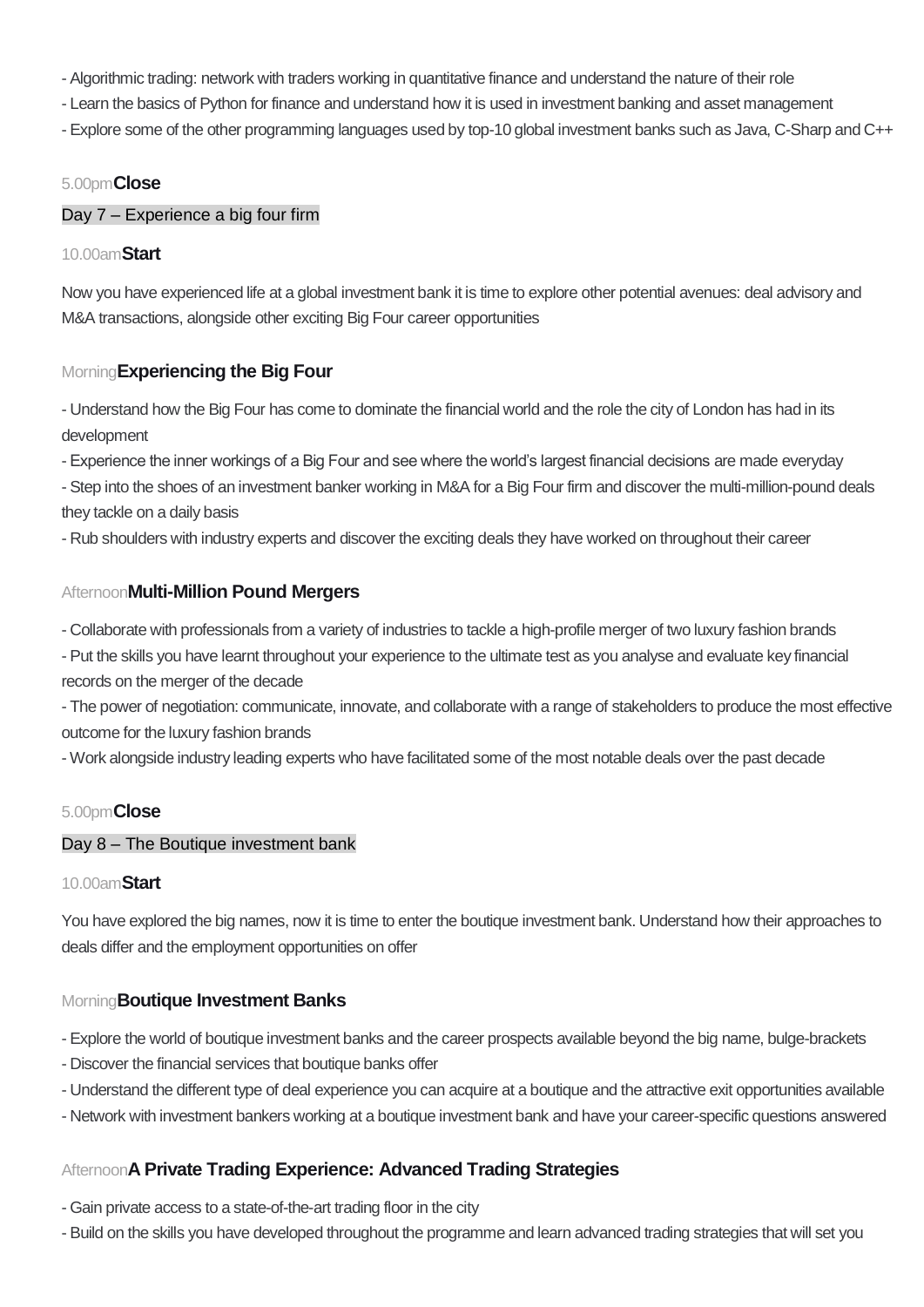apart from the rest

- Put the advanced trading strategies and instruments into practice on your very own live trading account
- Receive feedback on your performance from top-level traders

## 5.00pm**Close**

### Day 9 – Explore London

### 10.00am**Start**

Today we will be exploring the financial district of London, one of the global powerhouses for investment banking

# Morning**The Financial Powerhouse: Exploring Canary Wharf**

- Every aspiring investment banker dreams of working in London, home to one of the world's most iconic financial districts
- Understand how the towering financial powerhouse went from an underdeveloped area of the city to the most dazzling area of London
- Come face to face with breath taking skyscrapers that have been home to some of the world's most iconic firms and industry leaders
- Realise your dreams and experience a day in the life of a young professional taking on a region of economic, industrial and cultural influence

# Afternoon**Networking with Aspiring Bankers**

- Meet with high flying students who have secured spring weeks and internships with leading banks
- Take time to understand their top tips for success
- Ask burning questions to set you on the right path to securing experience with industry giants
- See how they balance university studies with their lofty career ambitions

### 5.00pm**Close**

### Day 10 – We present you the Fintech Forum

### 10.00am**Start**

Today you will become a fintech expert as you tackle a complex assignment alongside experts from a range of professional backgrounds including finance, software engineering and marketing

# Morning**Life Inside a Fintech**

- Experience a series of talks from formidable Fintech experts on their experiences within the field, and receive the hotly anticipated brief for your collaborative fintech assignment

- Work in teams comprised of the fastest growing industries in the modern world and assign project roles that reflect individuals' areas of expertise

- Display your team's project at an exclusive Fintech fair attended by industry leading professionals
- Receive live feedback on your work from the experts and reflect on your team's performance

# Afternoon**Private Networking Event**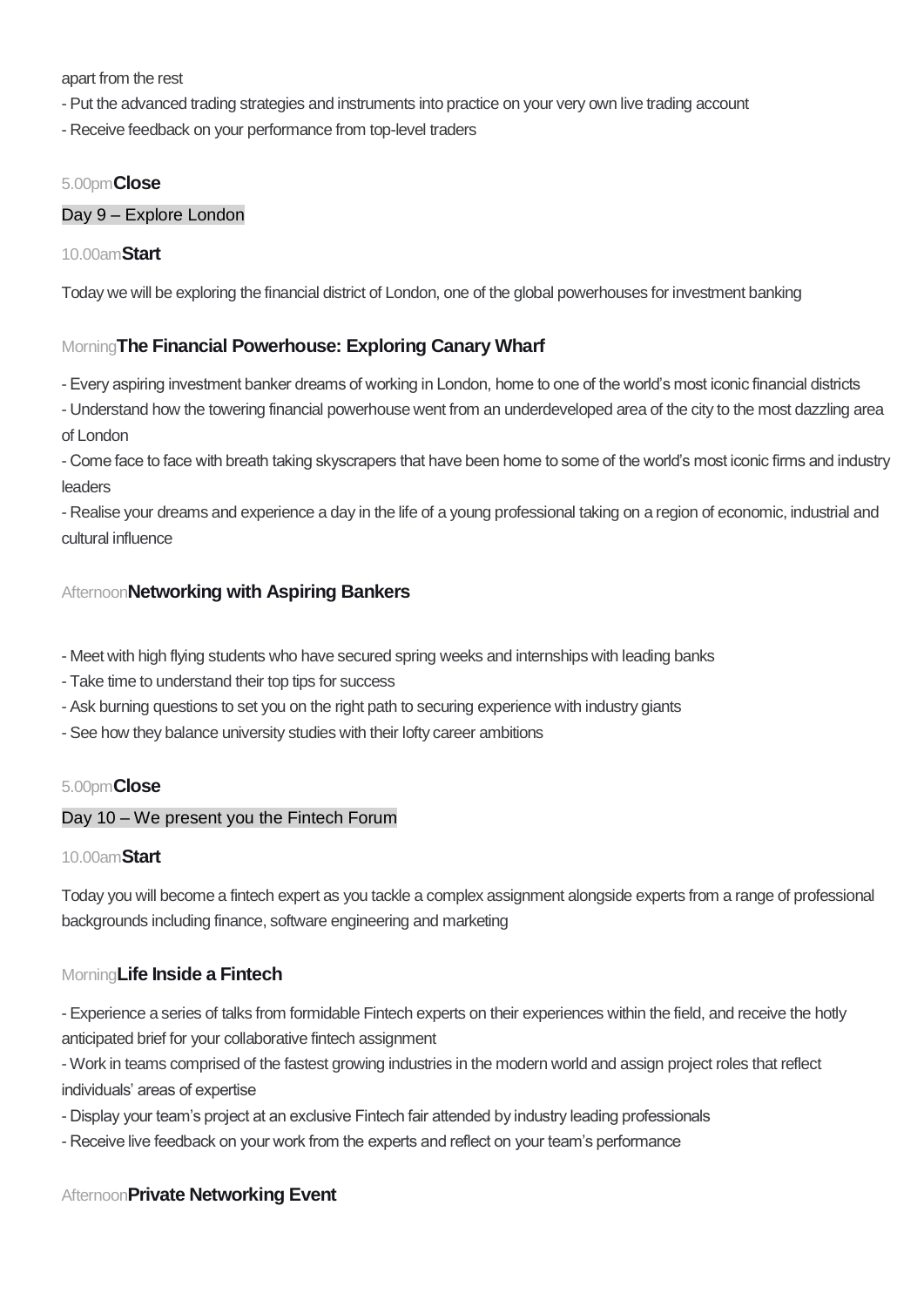- Put your newfound knowledge to the test
- Take part in a private networking session with top investment banking professionals
- Have your burning questions answered by those in the know
- Receive valuable advice from experts in the field

### 6.00pm**Close**

#### Day 11 – Careermax week

#### 10.30am**Start**

Over the next five days, you will receive personalised coaching on how to succeed in each of the major milestones on the road to landing your dream job:

i) securing a place at a top-tier university

ii) excelling in your studies

iii) mastering every aspect of the recruitment process and procuring a top job in investment banking post-university. In addition, you will receive inspirational coaching on key employability skills from high-profile figures including politicians and Olympic athletes

### Morning**Enter CareerMax**

Your future starts now: discover the essential skills needed to thrive in investment banking

- Personal development plan: work with a career's expert in small focus groups to plan the next steps in your journey

- 'Big results require big ambitions': hear from a world-class Olympic athlete on the importance of being a self-starting, ambitious individual in today's increasingly competitive climate

- 'The art of communication is the language of leadership': hear from a high-ranking politician on how best to improve your communication skills and captivate a large audience

# Afternoon**University Applications**

You're in your final year of school and it is time to start thinking about what comes next

- Inside UCAS: an interactive session with a university admissions expert, with guidance on how to ace your applications and bag your first-choice university

- University and degree choices: making the right decisions to maximise your career potential
- Eye-catching extracurriculars: using extracurricular activities to boost your application
- Personal statement workshop: expert coaching on the art of personal statement writing
- Interview training: a masterclass with senior admissions tutors from top UK universities

- You become the admissions officer: step into the shoes of a university admissions tutor; review a collection of personal statements and interview prospective students for a place at a world-renowned educational institution

#### 5.00pm**Close**

### Day 12 – Enter the University of Oxford

### 10.30am**Start**

Congratulations! You have been accepted into your first-choice university – it's time to start preparing

### Morning**Welcome to University!**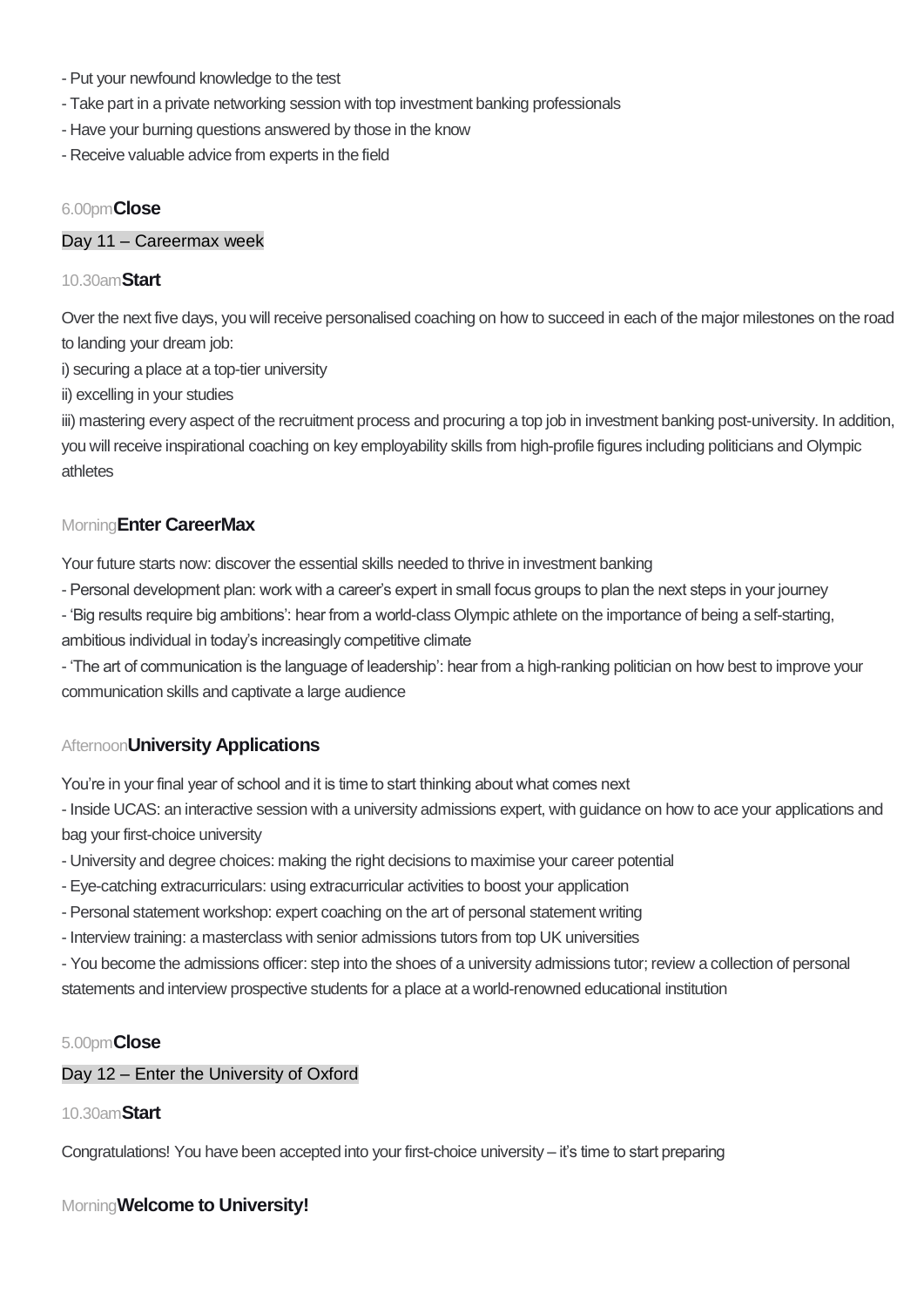- University tour: private tour of the Oxford University campus led by students, who will guide you through the abundant opportunities available to you there

- Academic lecture: meet with academics from multiple departments such as economics, finance and business, hear about research they are undertaking in their specialist field and experience a university-style lecture

- Meet the university team: attend an exclusive networking lunch with students and academics

# Afternoon**Step into the Shoes of a Student**

- The academic seminar: discuss the contents of the morning lecture in a seminar group led by an academic, reflect on the topics raised with likeminded individuals and begin to generate your initial hypotheses

- The research project: work effectively as part of a team to research and plan for a knock-out group presentation
- The group presentation: present your team's finding to your peers and academics
- The feedback: receive feedback on your presentation and reflect on your team's performance

## 5.00pm**Close**

### Day 13 – Graduate Recruitment : applications and interviews

### 10.30am**Start**

You're in your final year of study and it is time to start thinking about life after university

# Morning**Graduate Applications**

- Standout work experience: learn the importance of securing relevant work experience within investment banking and the impetus it can add to your graduate job applications

- Killer CVs: crack the code to the perfect CV with industry recruitment experts and hear from hiring managers from the investment banking industry on what they are looking for in candidate resumes

- You become the hiring manager: step into the shoes of a senior hiring manager working at a top global investment bank as you screen a set of graduate CVs and select which candidates you would like to interview

# Afternoon**Graduate Interviews**

The graduate recruiter was impressed by your knockout CV and you have now been invited to interview for the role…

- Interview workshop: receive bespoke public speaking training on how best to articulate yourself during high-pressure,

professional situations such as interviews and presentations

- You become the graduate interviewer: interview candidates for a graduate role alongside senior recruitment managers and put them through their paces with a series of challenging scenario-based questions

- Reflection: return to your focus groups and review the goals you set for InvestIN's CareerMax week. What have you achieved so far? What would you like to work on over the final two days? What questions do you need answering?

### 5.00pm**Close**

### Day 14 – Graduate recruitment assessment centres

# 10.30am**Start**

Congratulations! You have nailed the initial interview for a graduate role at a top global investment bank and are among the top-ranked candidates invited to the final stage assessment centre

# Morning**Enter the Assessment Centre**